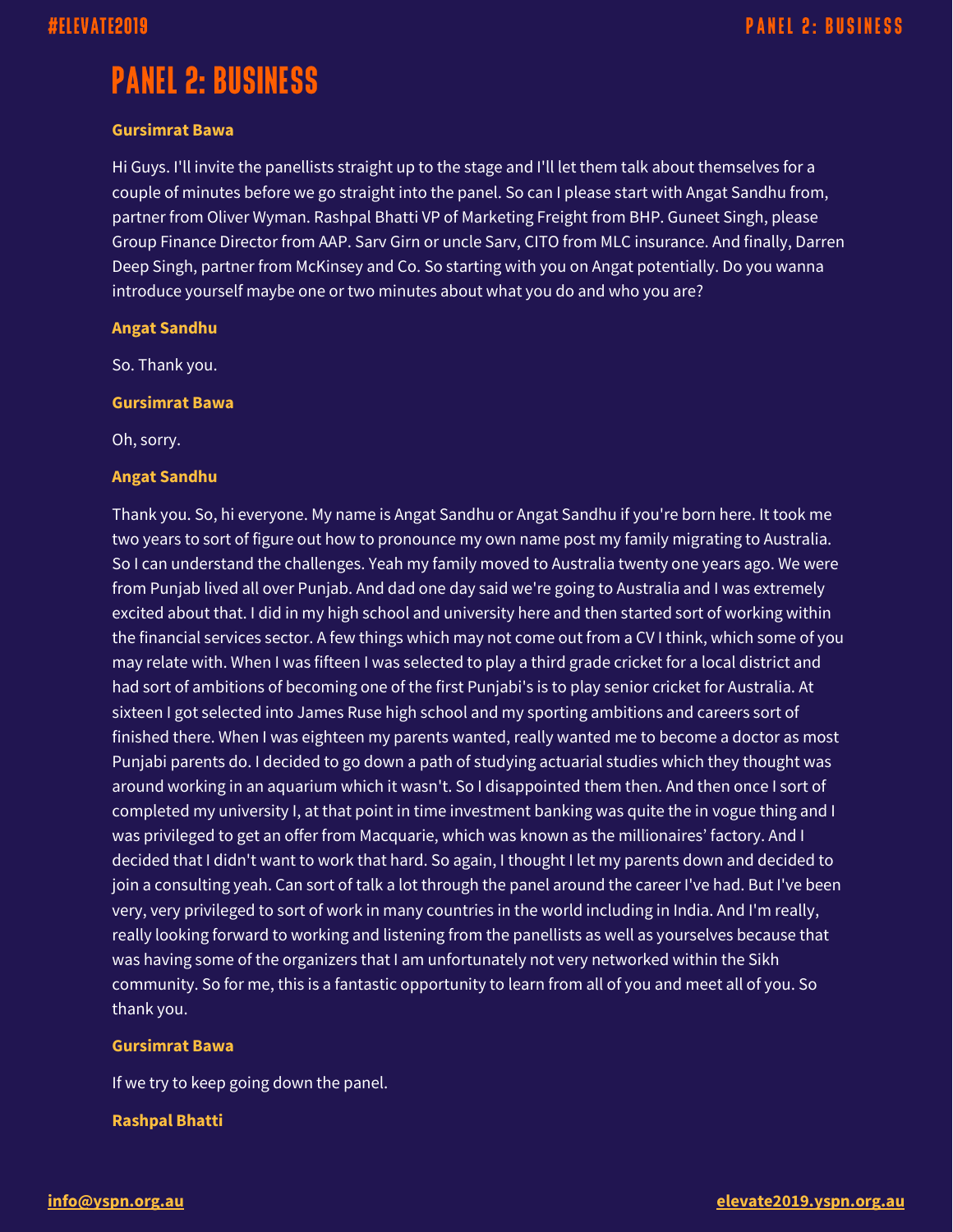[Speaking Punjabi] It's an absolute pleasure to be here today. My name is Rashpal Bhati that has many different connotations in Australia and in United England but I won't go through them [00:03:57 inaudible]. I live in Singapore I worked for BHP and had been with them for the last eighteen years. My parents emigrated from Kenya in 1967 to London. I was born in London. I was educated there, did my university and first years there as a graduate I worked for Citibank, some (? years) there and then moved to Singapore in 2002 and just was telling him [00:04:24 inaudible] just now that I have the pleasure of being in Singapore for the third time across an eighteen year period. I have been blessed with three children twin daughters [00:04:35 inaudible] and Veer Singh who is seven we're all in Singapore, including my parents [00:04:42 inaudible] is my mother, my wife [00:04:46 inaudible] we live together in Singapore and I have the pleasure of being part of the non-direct community around the world. And I've been shaped by the learnings of Sikhism through that channel. And have allowed me to or enabled me to excel I think with God's grace through the corporate ladder. And it's an absolute pleasure to be here today and a big thanks YSPN for allowing me to see today. So thank you very much and over to Guneet.

#### **Guneet Singh**

Hi everyone first of all it's nice to see so many faces in the audience both new and familiar. So I just to sort of, I guess on a similar note I'd like to say, and I'm really humbled to be here today and thank you to the organizing committee for giving me this wonderful opportunity. So most of you would have read my profile and would know that my name is Guneet and I'm the group finance director and member of the executive team at Australian Associated Press or AAP for short. Most of you probably aren't familiar with AAP and what we do, but we are Australia's national news agency. So we specialize in providing wholesale news content media analysis services, custom publishing solutions, and a variety of other sort of media solutions for a variety of clients, both locally and internationally. So in my current role, I am responsible for overseeing the groups finance operations. I am also responsible for executing strategic initiatives and also providing commercial and strategic support to the rest of the business.

#### **Sarv Girn**

So yes, the brochure says Sarv, but Sarv stands for Sarvjeet and in case people didn't know. But and ironically it wasn't any English community or Australian community that shortened the name. It was actually [00:06:39 inaudible] these couldn't say Sarvjeet in England when I was growing up. And so Sarvjeet became Sarv and in the end everyone, and even the NTO knows me as Sarv now, so which gets confusing. So, but I've just sort of linkage back to the previous panel. As the previous panel was going on. I've migrated four times now so far who knows if there's another one. But, so when I born in India, when I was one, my parents went from Punjab to London at the age of eightish they decided that was enough of London. They didn't like it. So we migrated back to India. So I lived in Delhi for four or five years there. Then they decided, well, you know what? India has changed and it isn't exactly what we thought it was when we left. So let's migrate back to the UK. So at around thirteen, fourteen I migrated back to London and then did my studies and everything there. And then has most people grow up. And as some of you no doubt will have when you get to a certain age, you get married and think, you know what, why don't I go and live somewhere else now? And so wife and I, we came to Australia twenty years ago, so that was the fourth migration. There was one in between back to UK, but that was sort of a small one. So that's sort of the migration journey that most of us, have had. Professionally, look, you can read the read the buyer there. But in a nutshell, what I like to do and what I do professionally is change companies through technology. And so the roles I take on or I have done, I take on for four or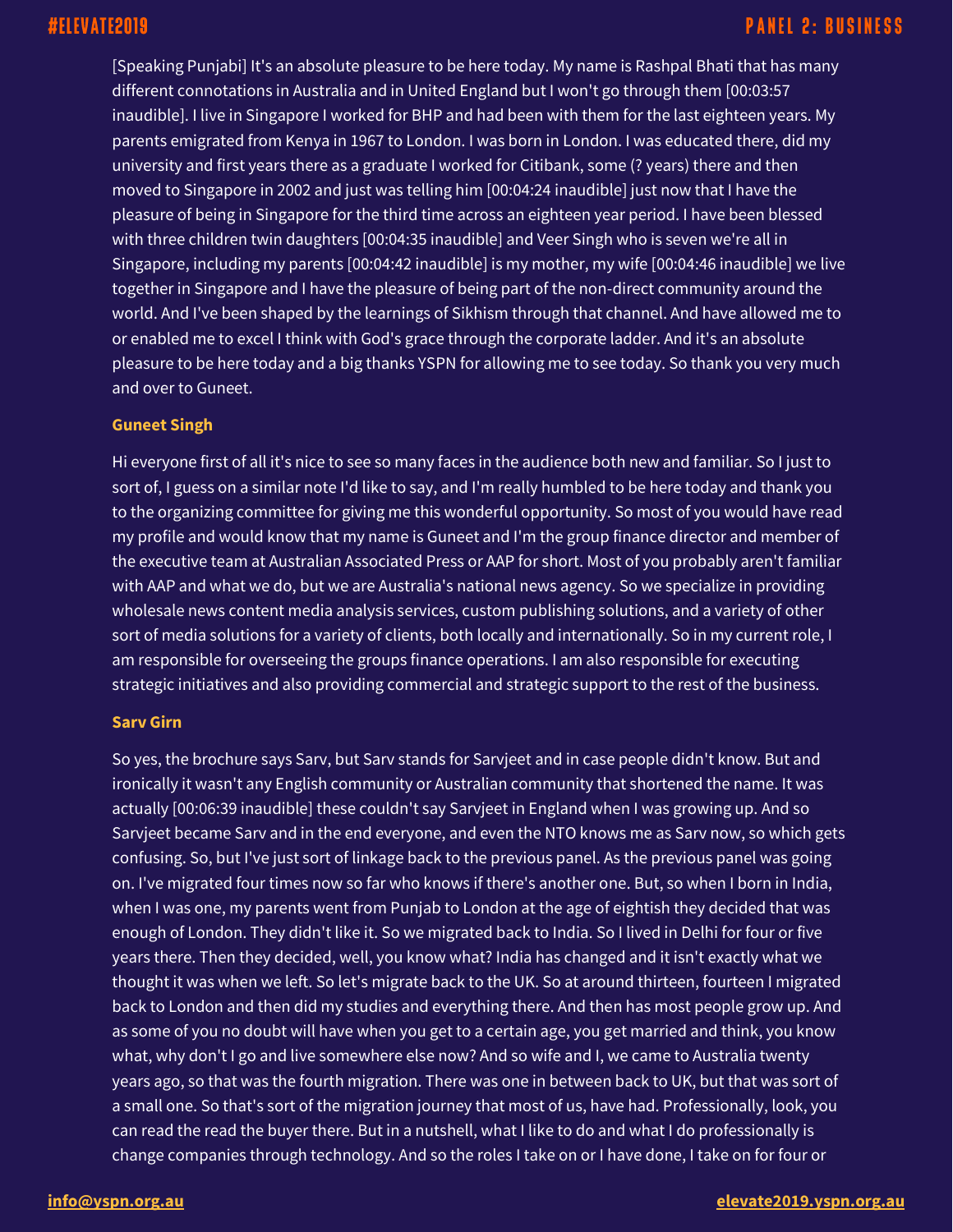five years or six sometimes or longer to drive change in a company. And that sort of is, has become not by design, just out of it's just evolved. And those are the things that I guess that I enjoy and I thrive on. And some way the morning's discussion was actually about change as well. Yes. We're not talking about technology, but we're talking about people. And so that was really interesting listening to that.

#### **Tarandeep Singh Ahuja**

[00:08:57 inaudible] I'm currently Perugia. I'm a partner with McKinsey and company a management consulting firm based in Melbourne. So my story is I was born in a small town called Kananga, India. My parents just before partition migrated from the other side of the border and just stop like 30 kilometers after the border in Kananga which is on the border of Pakistan and Punjab. So that's where I was born, grew up. And then as I was saying Indian parents at that time in India when you were growing up, if you're reasonably smart, you either became a doctor or an engineer. And my parents wanted me to become a doctor and I didn't like the idea of cutting frogs and experimenting on them, which is what you had to do. So I ended up doing engineering wasn't very studied in Delhi for a few years and then joined Hindustan Unilever, which is a consumer goods company in India. Did that for a few years, wasn't quite sure what I wanted to do in life. So I thought maybe I go and MBA. Did an MBA and after that wasn't still sure what I wanted to do. So I thought I'll do management consulting, which is basically doing whatever you want. So ended up with McKinsey worked in Delhi for a couple of years. And then I was married and you know to fulfill my parents' aspiration of having a doctor, [00:10:19 inaudible] had a doctor, so my wife [00:10:20 inaudible] is a doctor. And we said maybe we go live somewhere outside for a few years. And Australia at that time was actually one of the few countries where doctors from India could practice. So we said, why don't we go see if Australia works (? when) a couple of years and come back. And we came here long Story Short eleven years later we are still here based in Melbourne. From a job perspective, what I do is serve a bit like I was saying help our clients improve their operations. So I do everything from strategy to MNA to helping them transform their businesses across different industries over the years. But in the last four, five years I've been spending more and more time in energy and heavy industry organizations. Yeah. For those of you read the papers, the energy sector is probably the second most common on the front page of the newspaper after financial services these days. So an interesting sector that I work in. And firstly trying to figure out a bit what my identity is you know Indian living in Australia for a long period of time, what can I do for the community? Over the last couple of years had the good fortune of actually working with the Department of Foreign Affairs when they were looking at developing India economic strategy for Australia. It was a great pleasure last year working with Peter Varghese. I don't know if you guys have read the report, it came out a couple of months ago. If you haven't read it would be a good one to read. The one big thing in that is if you look at Australia's relationship with different countries, the one where we should have a natural relationship and we don't have enough is India. You spend a lot of time focusing on the US, UK, China but if you look forward the next twenty, thirty years, the one most important relationship we need to have is with India. So is in a place you're looking at that and seeing we have in the, being an Indian in Australia actually, it is probably the right time to be here now. So that's kind of my story so far living in Melbourne with my wife and my four year old daughter, Bonnie, and very excited to be here. So big thank you to YSPN to have us here today. Thank you.

#### **Reshpaul Chahal**

Awesome. Thanks guys. So I think after the first panel we all kind of realize how we got here in which way we came in. And the question that I have the first one to start off with is, what has the experience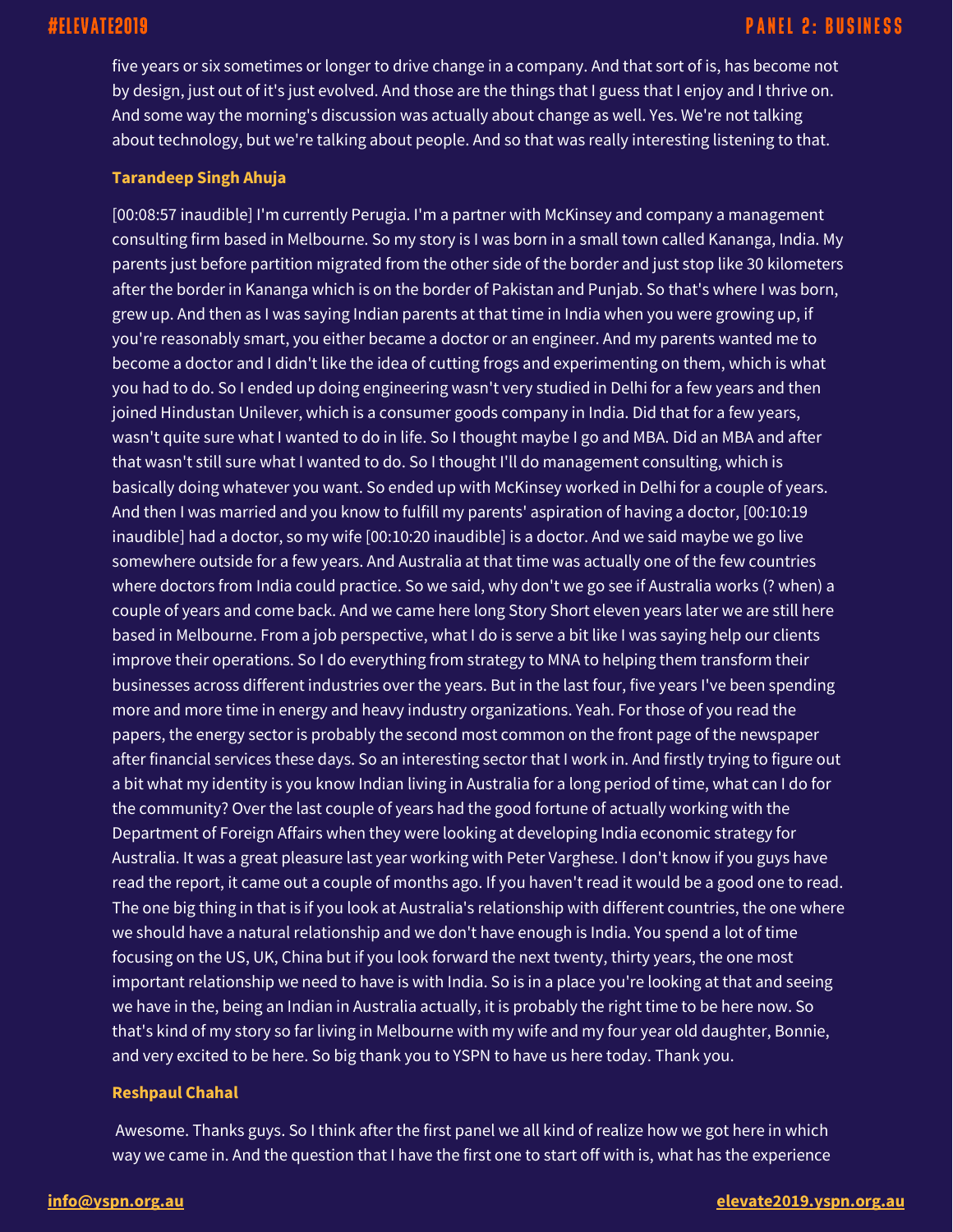of being a Sikh in a western workforce been like? And what are the unique challenges or opportunities that's like pose to you and how have you manage those so Guneet potentially I could start with you.

#### **Guneet Singh**

So I think for me, my experience of being a Sikh in the western workforce has kind of ranged from being either neutral, so having no real discernible impact to being positive, which is maybe what some of you would not expect to hear. And I think that's underpinned by a few different reasons. I think firstly my entry into the workforce coincided with a large scale number of second generation migrants also entering the workforce. And I emphasize a second generation, I suppose because I think that for those of us that were either born or raised and educated here, I think having that mix of both western and I guess Indian values definitely would've made it a lot easier to integrate into the workforce than it would have been for previous generations, for example. I think secondly is also a reflection of a shift in mainstream Australian values, particularly in the large Metros like Sydney that have experienced widespread migration. And finally for me, I always made a deliberate sort of decision to always work in organizations that had values that were closely aligned to mine. So I think those are kind of the reasons why I've always been on the more positive side of the spectrum in terms of my experience. Um, more specifically, I guess on the positive side, my name always tends to be a constant source of curiosity and intrigue for a lot of people. So when people get over the initial sort of fumbling around and wrestling with how to pronounce it, they invariably become very curious about where the name comes from, what it means and so I tend to leverage that opportunity and you either use it as a great conversation starter to build rapport and get to know other people. Or and in an often cases it's, I use it as an opportunity to educate other people about the Sikh community who we are, our origins, our values and what we stand for.

#### **Reshpaul Chahal**

Yeah, that's really interesting actually to notice how we might have physical differences in appearances and how we dressed and stuff like that, but also on paper, what that difference is. Uncle's Sarv, could you potentially elaborate on that as well?

#### **Sarv Girn**

Yeah. I similarly have had the view the business environment in Australia is a fair environment. And we've got the opportunity to do things in line with our ability. But I think there's also an element that we don't know about that you have to be conscious of as well. An identity plays a key part of that and it's not unique to Australia. You know, even if you look different in India you get treated differently regardless of you're in your own country if you're from India. So I think Australia is fair, but there's an unconscious side of it as well that people don't realize and there's an inquisitive side of it. And you, I've over the last twenty years or so here, have had to learn to deal with both the genuinely naive question. Are you Muslim? Why'd you wear black and not red turban? That's all of the questions that you inevitably get on your looks. So you've got to work out if someone is really genuinely doesn't know or if they just trying it on. And whilst we, it's about learning, Sikh is about learning. I think nowadays in the modern workforce, it's has to be also about teaching, right? And so I've learned myself to have that thirty seconds, sixty seconds, whatever message it is to teach. When people asked me. Question for this week that I got was surely there has to be some logic to the color of turban you wear. And that was a ten minute conversation, which included saying it's not like a a karate black belt and I'm not there so, that's a serious question, which can come to not if you just, if you wear a turban or you're male or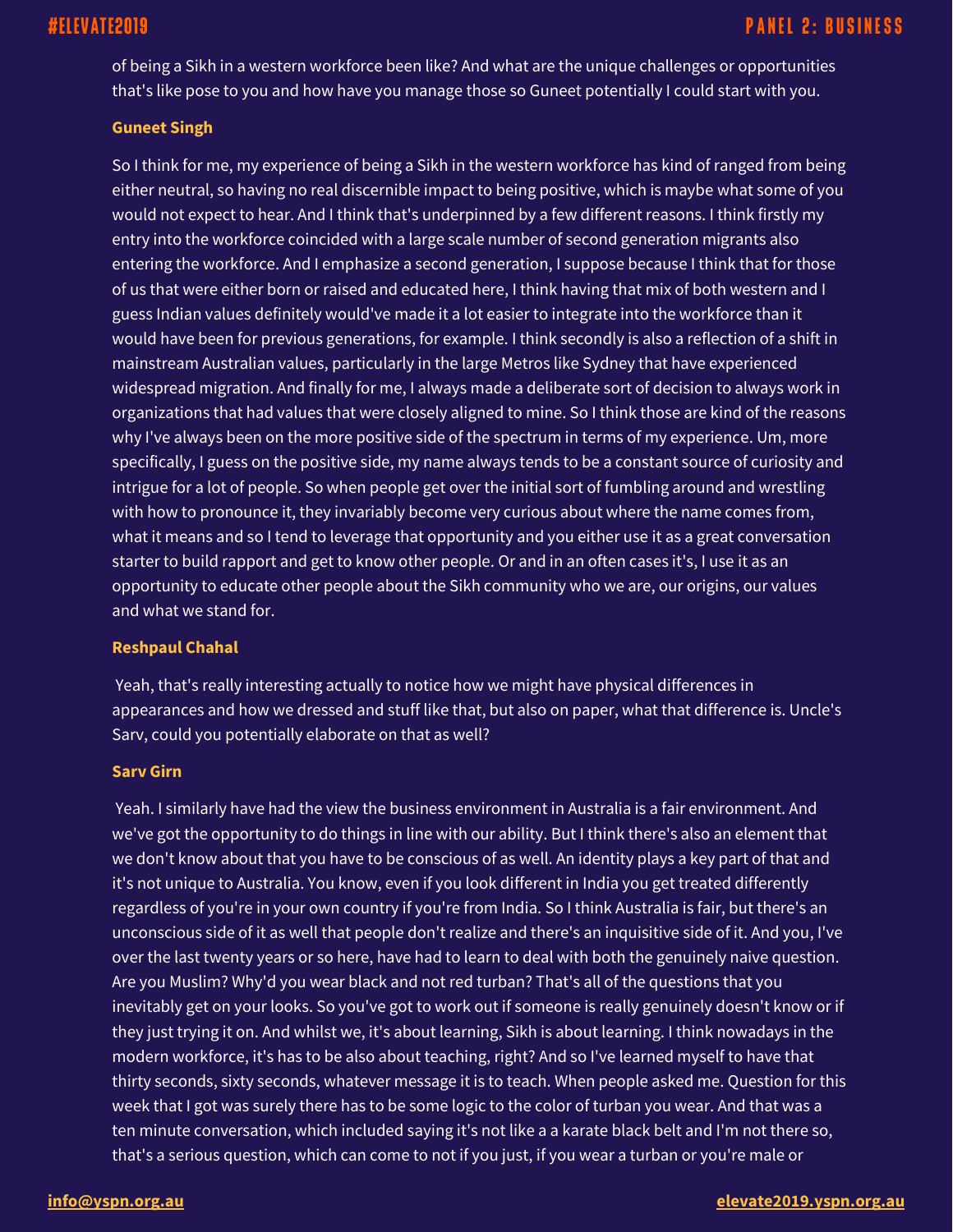# #ELEVATE2019

# **PANEL 2: BUSINESS**

female, it will come because I've also been in the situation where I've been standing next to another Sikh who doesn't wear a turban. And the question is not to me, it's actually to the other person saying, why aren't you? And so those individuals who don't wear turbans have to have that answer in the most respectful manner. So I think for me, the workplace has to be, and the business place has to be around learning as Sikh is, but it's got to be around teaching as well.

#### **Reshpaul Chahal**

I agree completely. I think that's very important for everyone in this room and the wider community as well. Just with the panel structure, if you have anything to add, please respond [00:17:48 inaudible] Angat?

#### **Angat Sandhu**

Yeah I think I may decide to, I think building upon what Sarv has said with a slightly different Lens, I think we moved here in 1997 and at that point there weren't that many Sikhs in Australia. And I think even awareness of what India was not very favorable in the Australian community. And so, and maybe because of appearance and because of naiveness I wasn't characterized as a Sikh. I used to get Lebanese and you can list them and it was never really in a positive way I think. And for me it was really about trying to sort of educate Australians in the workforce around, no, no. India is very diverse for a huge part of the population there and actually draw analogies from other countries, particularly the UK and Canada were a lot more prominent. So, I initially found it quite frustrating that there was such a lack of awareness here around our community. I think, but over time that's improved and ironically was actually cricket for me because I was so into cricket that helped improve and when [00:18:57 inaudible] came into the scene I was like, that's who we are.

### **Rashpal Bhatti**

So Sikhism for me has been a wholly positive experience in the corporate world and I echo some of the comments that Guneet made earlier. So aside from the identity, which in itself is an excellent conversation starter and provides a lot of insight to both ourselves and to the people we're talking to the values and the convictions we hold as Sikhs provide me with an advantage I feel to my compatriots and my colleagues at work. And I'll try to explain what I mean by that. Humility is a pillar of Sikhs. I think nobody will disagree with that. Now, one of the things that the corporate world has been through is a very long and arduous cycle of arrogance and overconfidence in many industries and markets today where servant leadership is one that is a deep requirement in many industries. And having that conversation with your colleagues to say that this is not a new concept to us. One can be humble and remain confident. One can remain a learner and remain confident. And the crux of this for me as a Sikh in our society has been that to be able to learn. The first value of being able to learn is to be humble. Because if you're not humble, i.e. the shutters are down already. How can learn? So that is a conversation and as a concept has been very important in getting BHP, and I've had the pleasure of working with BHP for the last 18 years from being the largest mining company in the world, and saying that very openly to today saying that we get a lot of things wrong and having a sense of vulnerability, but yet being very strong to our convictions.

#### **Reshpaul Chahal**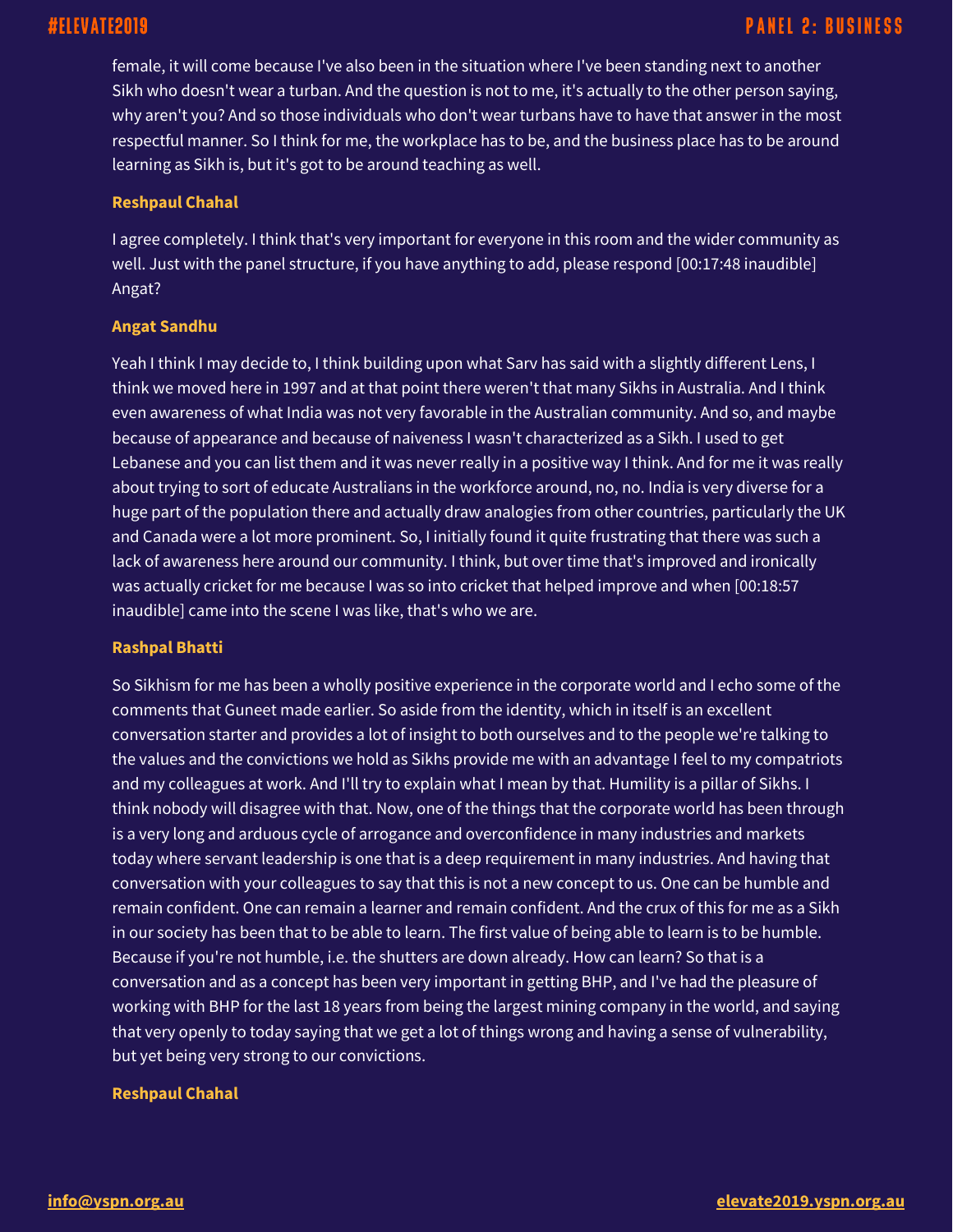I think I mean you played right into the next question, which is how do Sikh values and how have they played a role in your corporate life and your corporate success, all of you being very successful. So maybe we can continue that discussion. Tarandeep?

### **Tarandeep Singh Ahuja**

I think that's a really good question Raj. That's a question I've been reflecting on for a while. To me, a bit like Angat was saying, being a Sikh actually gives you a lot of things at the core of it that are quite important and critical in corporate life. One of which is probably a sense of direction and purpose. And attached on of what is what really matters and when it comes to decisions in your work on a, whether it is small decision on a day to day basis or really big decisions, knowing what is right. And I think one of the core things Sikh is doing the right thing. So, that is one thing which I think gives me the strength to make the right and often tough decisions in my work. Second probably is having the faith to be resilient when things go wrong and things inevitably go wrong more often than you would like them to be. But having the faith that it will be okay and [00:22:44 inaudible] will take care of you and you just keep doing what is the right thing and then leave it to him. I think that's, that's probably the second one. And related to it, if you have faith in [00:22:59 inaudible] then it gives you the ability to take risks. And whether, you know, for us moving to Australia was a risk. We were well settle, enjoying, having a good time in India. We thought we want to try something different stepping out there and having the faith that it'll all work out. So I think those probably are a few things in terms of on a day to day basis how I operate is lessons from Sikhism are quite useful. And then the other part I think is the whole notion of saver which was discussed earlier in the morning. And as Rashpal saying being a servant leader that is really the core of what makes people successful in the long term. And being humble right. We might be successful sitting on the stage, but what have you really done? It's all been with God's grace that we've, we are all where we are. So, just having that in the back of the mind I think keeps you grounded.

#### **Reshpaul Chahal**

And can I ask off the back of that actually. How would you, how do you practice ever in your corporate life and your personal life? This is the question I'll probably ask everyone here. But how do you approach that? Especially because I feel that in the modern, in modern day, the traditional notion I say, we are still there, but I feel like we have the opportunities to return more to the community. Could you give us some examples of some things that you've seen that our community can do or you personally have done?

### **Tarandeep Singh Ahuja**

I think it depends on how you define saver right? I don't think this word saver has a narrow definition of how you're going and physically participating in community event and giving back to the community. That is absolutely a critical part of what you need to do. But saver can pervade pretty much everything we do, right? So I'm actually fortunate at McKinsey our job is to serve our clients. We had a professional services firm that literally is what we do. And a big part of it is how you serve the clients to make sure you are focused on their best interest in helping them be successful. And luckily that reflects back on us an is the right thing to do. But also doing the same thing with our colleagues. Taking the time to have that 10 minute conversation to coach someone. And if someone is feeling low, just sitting down taking your schedule and saying, okay, let's go have a coffee and let me tell me what's going on. Are you okay? That is a great form of saver because you are then nurturing the talent for the next generation but also helping colleagues who need it at that point of time. And then also looking for opportunities to give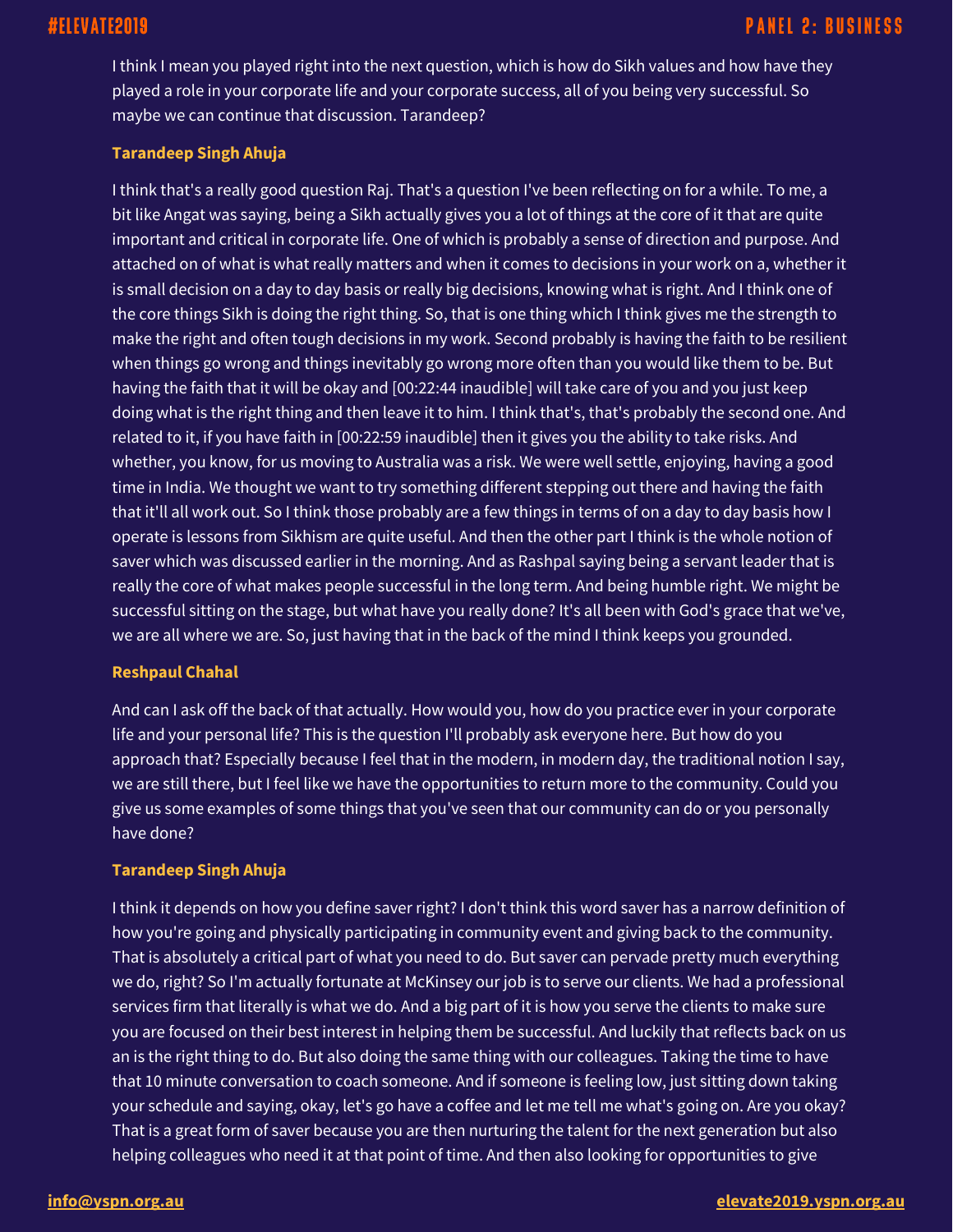back to the community, which you can do both personally, but also in corporate life most companies these days have their own CSR activities that are going on. At McKinsey we do a lot of work with notfor-profits. In fact over the last year or so have been setting up this organization called Generation with the objective of helping unemployed youth, get employed. And finding ways you can contribute to the society in that manner. And ultimately it comes down to whatever you are passionate about, right? If you're trying to fake it, it will not work. So do the things that you believe in, but do it with the mindset of trying to help others and being selfless. And the good thing is it comes back and pays back.

#### **Reshpaul Chahal**

Might work my way down the panel.

#### **Sarv Girn**

Just on the Sikh in corporate life or business life. It's interesting because, we don't realize it plays a role until we think about it. And this morning just having breakfast was I being quizzed by a panel at home. Which was does the Sikh really play a role? And at the surface you might say, well not really right unless you look in the mirror or you. But it does and it's interesting cause I've had the opportunity to meet some that very sort of CEOs of some of the IT companies in the US and stuff and one saying which resonates and links to back to Sikh and he's an Indian in charge of Microsoft. He said that there are individuals or companies or communities that are, have an attitude know-it-all. Right? They're arrogant, they think they know the corporate world again. And they don't want to grow and they think they have a, they're it. They will die and they will become extinct and many of those companies have. Then there is another set of individuals, companies or communities that want to learn-it- all. So knowit-all and learn-it-all. And the learn-it-all's are the ones that will survive many generations and get stronger and they will grow. And I think our, the Sikh values are actually around learn-it-all. Right and give back and think of the community, the individuals who are not being treated fair. So when you sort of try and draw the line in those, in that language, I think the values and the deep system inside our religion is very relevant, but it just hasn't been drawn out in a language that's business talk. I guess if we sort of look at this setting. The other thing is, and for those of you who are in Australia, there's something that's just finished called the royal commission. Now what's gone wrong in financial sector? They've lost their values. And yes I'm in the financial sector, so I'm part of the system. So they've lost the values and the ethics and how to treat people and it's become more greed. Now you've just got to look at some of the principals in Sikh. Are you, are we really going to go around preaching as a religion in our corporate world, but probably not. But if we just look at some of the, the teachings and from our past, I think they're very relevant in today's corporate world, especially in Australia, in being out pluck a few things and try and practice that because it will just make us stand out a lot more. When your average exec in certainly in financial services is struggling to define themselves at the moment.

#### **Reshpaul Chahal**

I mean going on with that intrinsic value of Sikh I suppose good. How have you seen one of the intrinsic values being Sikh, how have you seen that in your line, in your life? Or how do you practice that?

#### **Guneet Singh**

Yeah, I think I'm a lot of the points that have been mentioned as previously are really sort of pertinent and really to myself as well. But I think what's clear is that the definition of Sikh takes on a broader context then what has previously been associated with the notion of CFR, it's no longer just confined to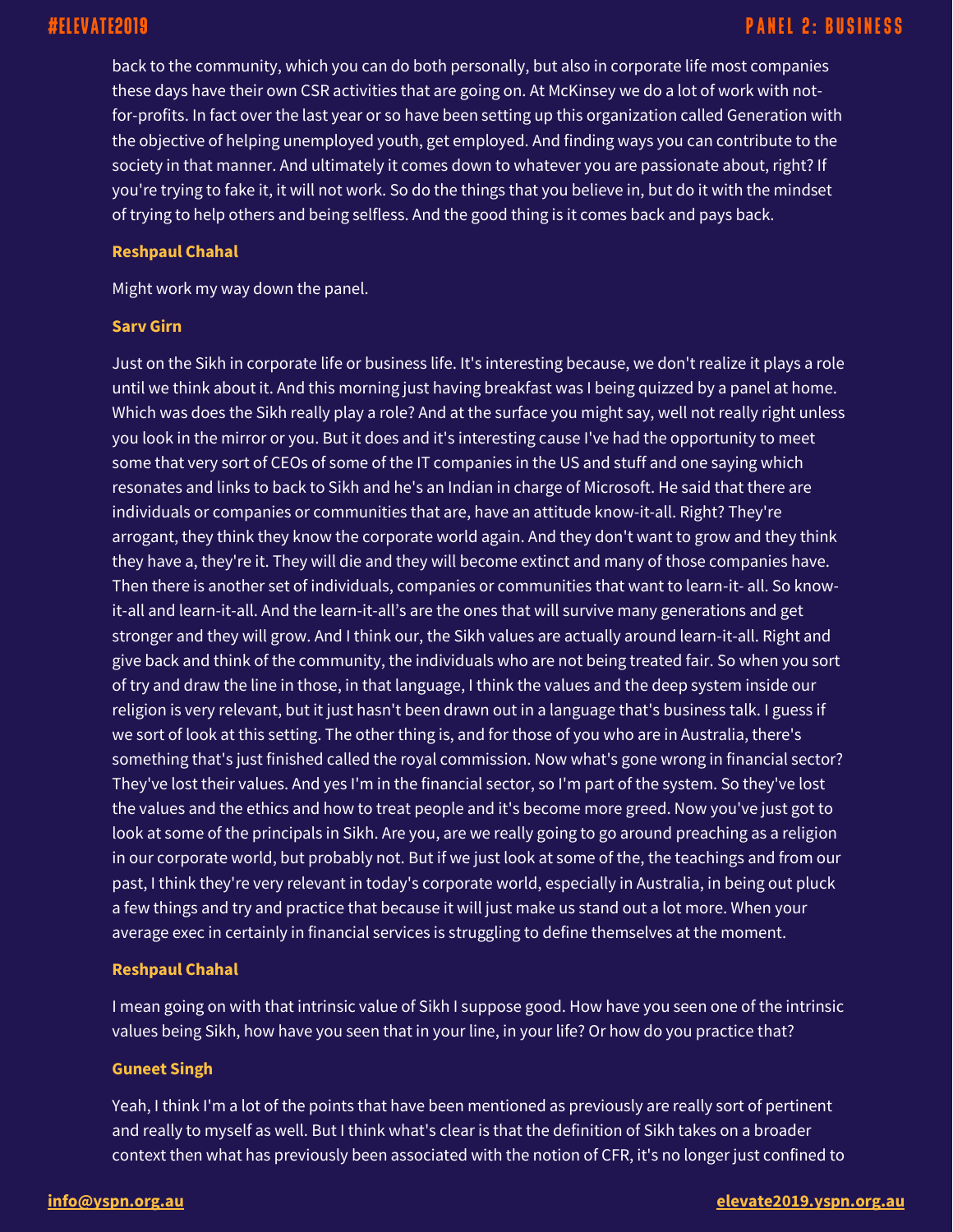serving at the Gurdwara it really does sort of pervade every aspect of life and even in corporate life. And I think it's also, I mean, it raises some really interesting questions. I think Sikh or not I think that fundamental Sikh values are just a wonderful kind of ideal for all humans to live by, right? Regardless of whether you outwardly practice the faith or not. I think the fundamentals underpinning Sikhism sincerity in what you do hard work showing equality and respect towards all others. I think they're just fundamental pillars with which everyone should really just be leading their lives. So for me, I mean tend to reflect a lot on the kind of person that I want to be and what I want to embody and what I, what I want to represent and all of those sort of values really sort of come into play when I have that sort of moment of reflection. When it comes, I guess in a specific corporate context, I think it's a day to day sort of mentality. It's not necessarily grand structured gestures. It doesn't necessarily need to be specific sort of a volunteering initiative. I think it's a day to day gestures that you can kind of execute towards your fellow human whether it's extending a helping hand or whether it's offering, a supportive ear, whatever the case may be. I mean specifically, again, just talking about my role, I tend to try and think of going above and beyond what specifically in my job description. I consider that a form of I guess saver as well. Also I feel a sense of responsibility to the next generation and developing them and making sure that they're realizing their potential. And also, I think, I guess looking at it from a slightly different angle, I think saver is also really sort of looking within ourselves. I think she mentioned before that Sikh begins with (? ike) looking within your yourself. And so I think we've also got an obligation to be the best that we can be for the benefit of others. And I think that's a really kind of, I think that, that's something that I sort of try and keep in mind in the way that I sort of carry myself and conduct myself, not just at work but also outside of work. And so I guess from all of that you could kind of say that Sikh values really does sort of underpin, just my day to day life.

#### **Reshpaul Chahal**

It's interesting actually. So you mentioned (? ike) and [00:32:31 inaudible], oneness and completeness that kind of runs through the whole Sikh and it does resonate quite heavily with me. Sat Sahib is another thing and Rashpal you imagine being sick and a teacher, can you touch further on that and how you've seen that in corporate life and in your personal life as well?

### **Rashpal Bhatti**

Certainly Rashpal thank you just link two or three concepts together if I may. So the first thing is we talked survey I think as a community in the corporate and social world and [00:33:01 inaudible] talked about, we don't have the concept of pastoral care as much as we should have and I completely agree with you. So just bringing that into play a little bit. So I think the first thing about surveys we need to draw upon Sri Guru Granth Sahib to answer a number of our questions and we probably don't do that enough in the corporate world is the way I feel about it. Where I think that there are number of answers in in Gurbani that we just don't think relate. So a couple of examples, the first thing about surveys [Speaking Punjabi] it's not what we think is the right surveys, what would you think? So that's the first point. The second point is that growing up in the UK and in the eighties and nineties, so as I said I'm part of the [ 00:33:47 inaudible] community and I've been really blessed [00:33:50 inaudible] who was, who shaped my life as it is today and was very clear that humility is the base of your life. Gurbani is very clear on that. And secondly that you've got to make smart choices in life. You know, he was very clear about smart choices. And this goes back to Sikh in terms of we listen to the sakhis which are preeminent in our lives. And it's very interesting that I group sakhis into two parts. One is [Speaking Punjabi] the miracle that happened. So that's great and that gives us a lot of inspiration. But there's the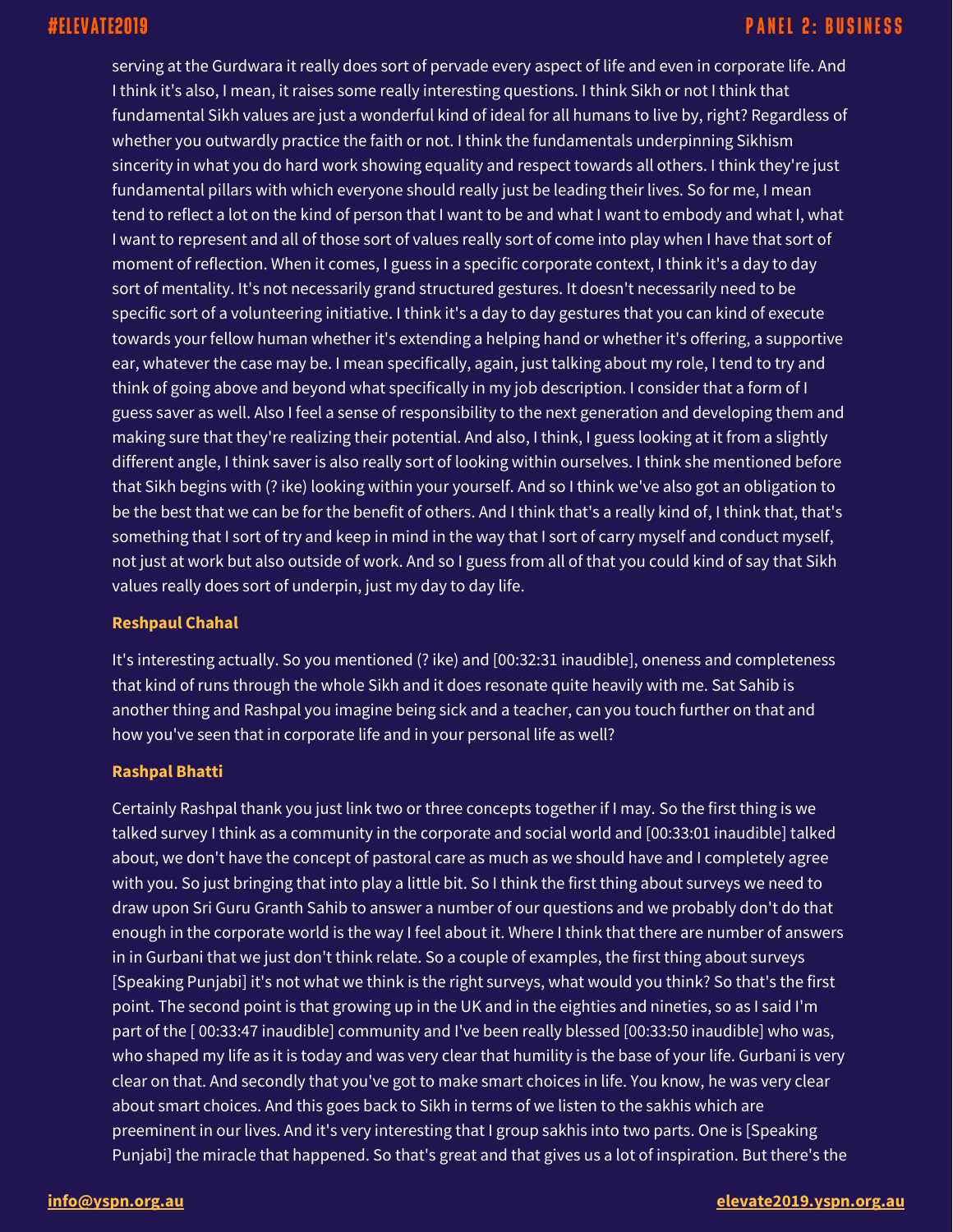other part of sakhis, which is, it's not a [00:34:27 inaudible] it's just Guru Ji being smart and telling us the way. So great example of that is when Guru Nanak Dev Ji went to [00:34:35 inaudible] which is now in Pakistan and said he went to [ 00:34:38 inaudible] and in this [00:34:44 inaudible] they were saints and shaheeds and very spiritual people. And when they saw Guru Nanak Dev Ji coming to the village. They came out to greet him. He thought, but what they were doing was they were saying we're full here. We don't need anybody else. We don't need any more spiritual people here. You can stay here. So what they did by, in symbolism is they brought out a bowl of milk and filled it up to the top and put that in front of Guru Nanak Dev Ji and Guru Nanak Dev Ji being who he was of course, understood that immediately and what Guru Nanak Dev Ji did in return he didn't speak anything. He plucked a lotus flower and put it in the bowl of milk symbolizing that you may be full to the brim but what I bring to the table is very different to what you do. And that wasn't the [00:35:35 inaudible] that wasn't a miracle. That was Guru Ji being smart. And I often think about that in the corporate world where we don't have to align with corporate politics per se because as a Sikh, I don't think this is a personal view. It may not be shared broadly. I don't think we need to align with personal politics with corporate politics and think about who the next person is that we need to stab in the back to get to where we need to get to. I think we need to make smarter choices. And just to close the loop there, in terms of the saver part. This smarter choice concept at work and I think all of us will relate to this, is that mental health issues unfortunately pervade our society today. And I take the most amount of pleasure in identifying those colleagues and those people in my team, hundreds of people around the world who are suffering from either social or postural issues or have mental health issues and require some kind of support and help. And when you can bring that to the surface. And my aim is that we can talk about mental health issues. Like we talk about having a runny nose one day. I took a Panadol because I had a bit of fever. Hopefully one day we can talk about the fact that I really feel anxious today. I feel depressed today and I went to the doctor and I got some medicine. I really hope we can do that, but we can't do today because there's a level of anxiety that's associated with that. But being able to help society, being able to be selfless and bring those issues to the surface and then being able to support those people I think is a mechanism or is one part of saver that I support

#### **Reshpaul Chahal**

And I maybe going to continue that, but how do you see saver?

### **Angat Sandhu**

So I think, I agree with the views around humility, respect and doing things that are selfless and generally selfless and not just good for your CV. I think that those characteristics I completely agree with. I think one thing that's quite personal to me and I think it is a core characteristics of Sikhism is actually not giving up when things are against you, being the underdog and fighting the battles. And again not to draw attention to the traditional parts of our religion, but if you do for a second, we've always been outnumbered outmaneuvered and yet never given I believe. And that for me is quite personal. I work for a company which is not the largest, it's the fourth largest. I was employee number three, was very small. And I try to join them because I'm like, well, you know what, I want to build something on it, fight it out. And you know, when suddenly times are tough in the corporate world I draw a lot of personal motivation from one, staying grounded, and two just staying focused and determined. And I do think those are true attributes of Sikh.

#### **Reshpaul Chahal**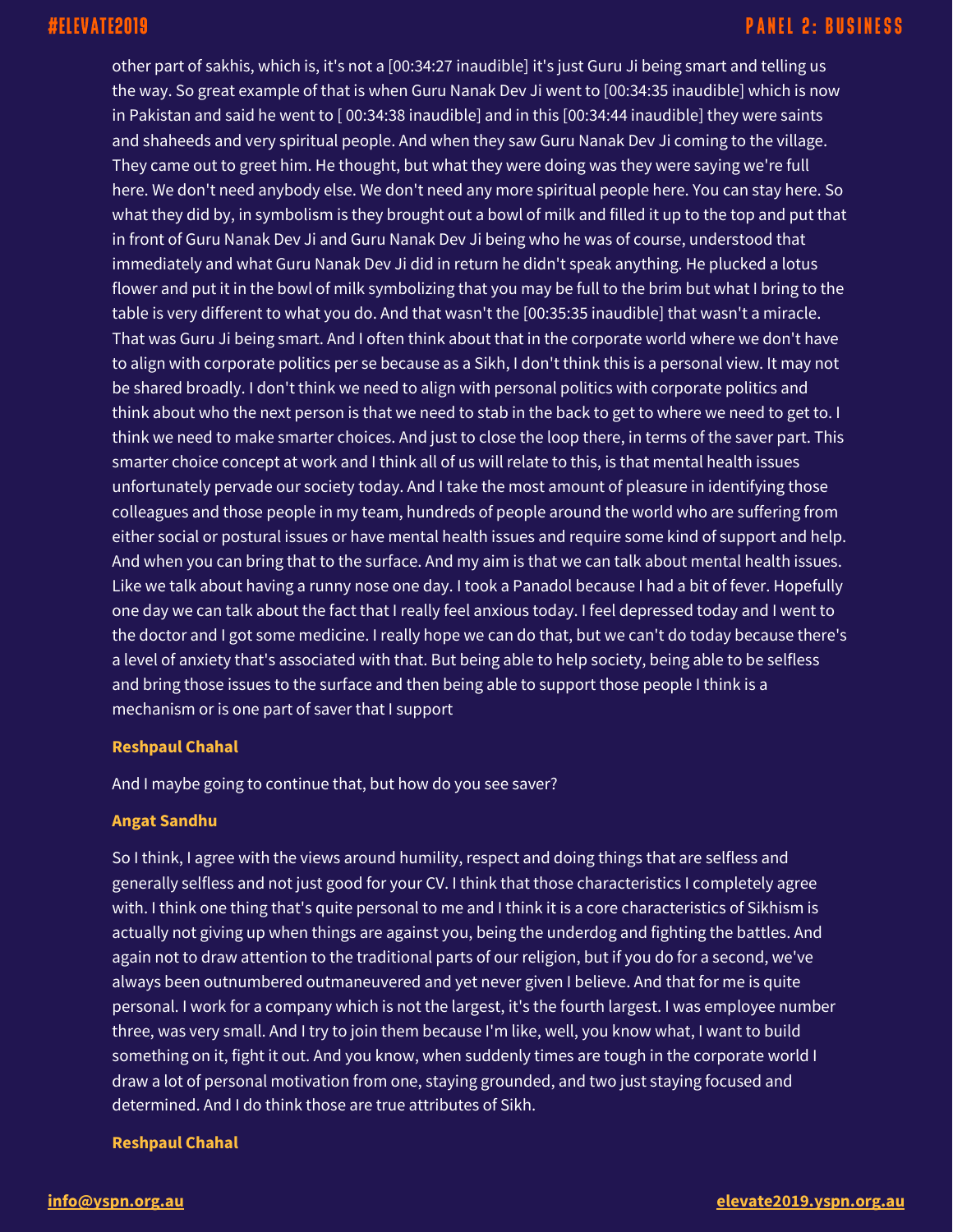# #ELEVATE2019

It's quite interesting actually from what everyone said here today, it'll always seems like the corporate world has to catch up to Sikh not the other way around. Look, can I please get a round of applause? I'm going to open up the floor for questions. So that right at the front.

#### **Male 1**

I have a question for all of you in the panel. We've talked a lot about saver and how you, how you integrate what that means to you into how you work on a day to day basis. But well, if you are now quite high up in your respective companies. How do you see or how do you go about implementing this concept of saver into your broader corporate culture?

#### **Sarv Girn**

I'll kick it off. So I think we've had a few people comment that there's a form of saver in the Gurdwara camps and so on, which most of us do. I think in the corporate world, the earlier point I was touching on is mentoring people, helping them and getting them to grow themselves. That's something I'm quite passionate about is not just in the company I work in, but the companies I've worked in in the past or others is just helping out others. And I sort of see that as, I know there are actually firms out there that charge services for that and dollars for those kinds of things. But I see mentoring, coaching, guiding someone else as a form of saver. But the one I would sort of call out and I don't, I'm sure some people do it, but I would suspect most don't is how can we do saver outside of our own community. So I've tried to now go outside of the comfort zone and get onto a board, something called the Cantu Foundation, which is about health and well-being and raising money for cancer research and prevention. It's run on the northern beaches. And that's Anglo Saxon community. They wear orange tee shirts if you've seen them around Sydney jogging, swimming, marathons. That's my saver to that form is not because I'm a runner or I jog I'm far from it. But I've got a network of people out there in the business world that hopefully can become sponsors for them. And so that's my way of doing it. And implicitly comes back to the earlier point is actually a way of going into that environment and explaining to them. So I think it'd be great at some point which came to me a few weeks ago to try and do a joint sponsorship with the SYA, YSPN and then Cantu. Imagine this community running or jogging orange, across Sydney. That would be something. So I think the point is how we can, in the communities we live in do saver in that as well as our own community. And so being on two not for profit boards, which aren't paid I see that as a form of for the skills that I have. And I don't have all the skills that may be required for other forms of saver.

#### **Tarandeep Singh Ahuja**

I think it's a really good question. In McKinsey, there will be three ways we try and fulfill our purpose for the community. You'd call, effectively call that saver. One is encourage individuals to actually do what they're passionate about. So it could be being part of boards, as Sarv was saying, it could be I'm going and participating in NGOs. It could be helping NGOs, on their strategy to think about how they can be more effective. It could be mentoring entrepreneurs, mentoring startups to coach them through that. So that's one thing which we do as individuals. Second is we often do a pro bono not-for-profit projects for organizations, be it from working on indigenous issues like a Cathy Freeman Foundation or working on education or working on mental health. And the third thing we do is every sort of five or so years pick one topic where we invest quite heavily as an organization, often in partnership with other companies or other organizations. Seven, eight years ago, made a heavy investment into diabetes because that's a big killer underappreciated killer in Australia and work with the government, with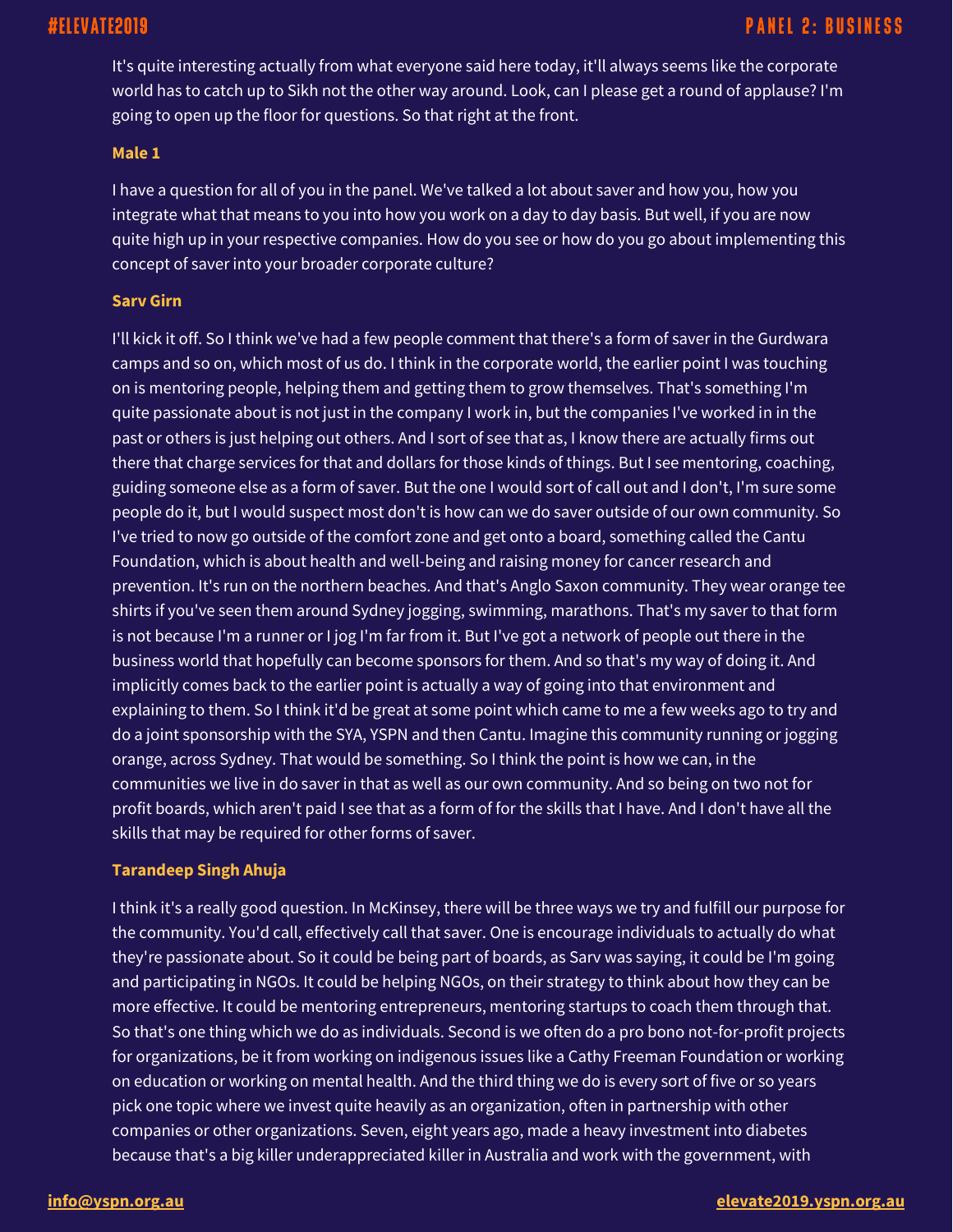NGOs. I think it made a big difference in terms of the numbers a couple of years ago we've set up generation, which is about youth unemployment and making a big effort on that, especially indigenous unemployment, which is a huge challenge these days. But it's going to become an even bigger challenge with in the morning we were talking about digital revolution happening. That'll become an even bigger challenges as people are displaced. So at those three levels, I'd say individual level do projects that make sense and picking a couple of big themes that we are passionate about.

### **Angat Sandhu**

I think there's, tying back to that question with sort of their content to say. I think we can all in the room name countless organizations where we are volunteering, we are helping people do all those things. I think for me one of the key things we should all really ask ourselves is, are we genuinely each a fostering enough genuine saver? And I know the answer for myself is no. Like, yes I sit on a few charities, I do a whole bunch of stuff. I do say I party every now and then. But is that really enough? And so I think that's really sort of the one sort of take with individually we should all have is how can we, everyone's very busy, everyone's got high profile jobs, families and the like, but how can we really push ourselves to do more and help other succeed? And I think that really ties back the principles of humility, respect, going out of the way and doing genuine saver. And I'm sure if you sort of adopt that principle, we ourselves will not only help more people but also help ourselves grow.

#### **Reshpaul Chahal**

I think that's a very important point. And that's why this event is called Elevate. It's how do we elevate each other who, most of us are in quite fortunate positions. And how do we elevate the broader community? Yeah. Any other questions?

#### **Female 1**

So I'll just ask the question.

#### **Reshpaul Chahal**

Sure.

#### **Female 1**

So we hear about... Okay so all of you have a lot of experience of working in corporates around the world in different countries. My question really is about racism or perceived racism and it comes around quite a few times now is it an excuse? Because we hear about glass ceiling for women and we hear about the bamboo ceiling. That's what's going around for people of Asian origin. Is there a turban ceiling? Is there a, is there a ceiling that you feel in the corporate world at the entry point and thereafter?

### **Reshpaul Chahal**

Guneet, did you want to maybe start this one?

### **Guneet Singh**

I think, I mean I've been quite fortunate I suppose in the sense that related back to some of the points that I made earlier, that I've deliberately chosen to work in organizations that have similar values to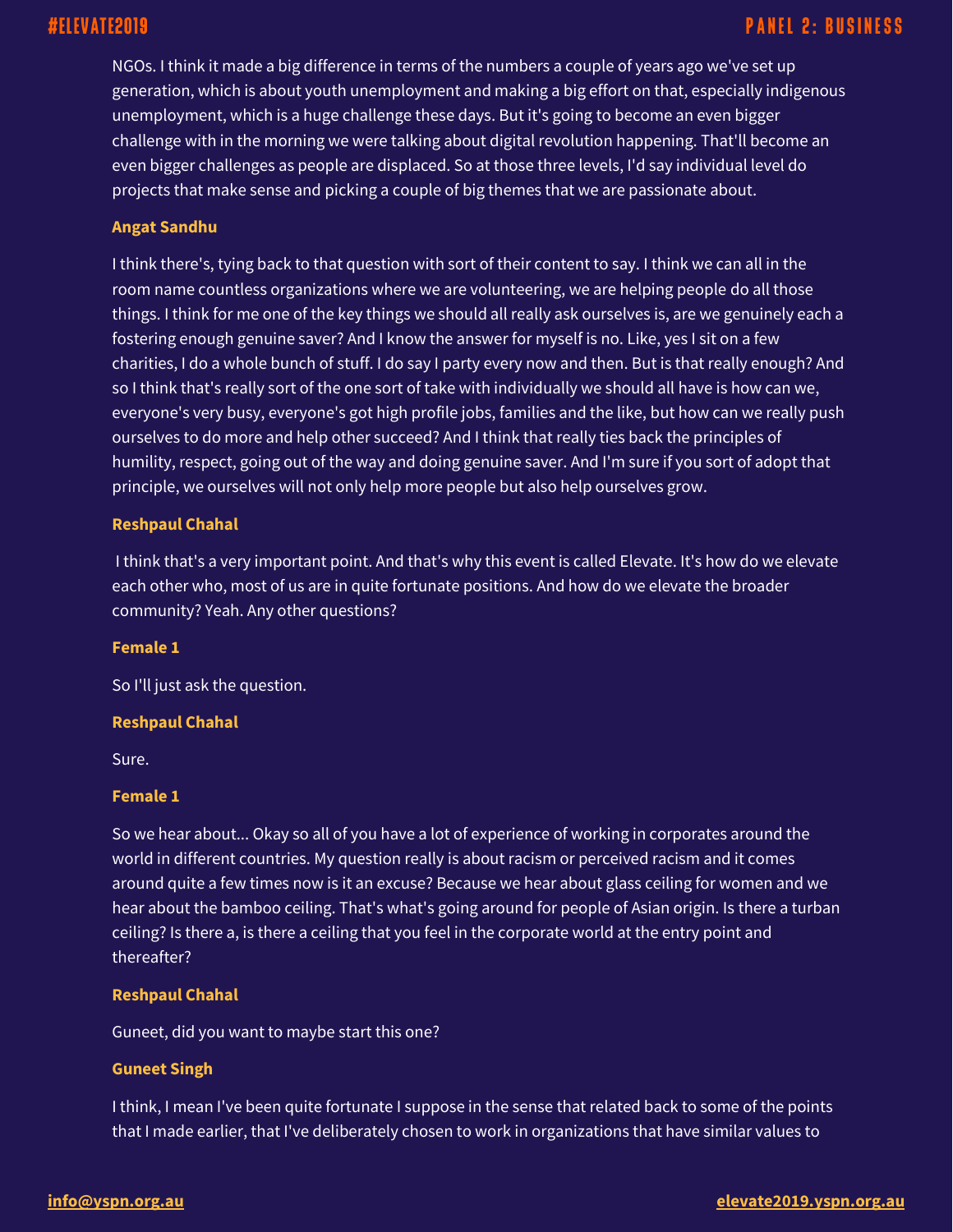mine that embrace diversity. And I think I'm kind of, a key example of that the organization that I'm at the moment has three women that sit on the executive team and really I guess values I suppose a different kind of perspective that diversity can bring to the table. So I think that for me, I haven't overtly experienced any, I guess kind of bias in that sense. If anything, I've been privileged enough to have opportunities come my way. But I do think that it necessarily, it wouldn't necessarily be the same for many others. And perhaps some of that's for the fact that I don't have any outward kind of physical sort of difference or any sort of I don't wear a turban that sets me drastically apart from like the mainstream if you'd like to call it that. And that has worked in my favor. So I would say that my experience may or may not be reflective of everyone else's, so yeah.

#### **Angat Sandhu**

I decided to one comment. I think two parts to it. One is if you look at corporate Australia and you look at sort of the ethnic makeup of boards and CEOs it's pretty clear that 95% is Caucasian and over 80% is male Caucasian. And I think you can, you can read what you want into it. And different people have different views on why that is and one of the reasons is migration is still quite new in Australia. It all takes a few generations for that to change. Certainly if you go by what's up in the UK and the US. I think my personal view is some people sort of look at that and say those ceilings are prominent and it's because of my color or my appearance I'm not getting through. And maybe that that is true in some organizations and in some sectors. But I think certainly the attributes that I've tried to adopt is if we let sort of that get to us, then you become very narrow minded and you become very negative and sort of how you go about things. I think you really have to sort of move away that noise and really have conviction in your own abilities. And I think to the point I made earlier on being the underdog and say, well I am different. I am the underdog and sort of religion teaches us to keep persisting and keep doing the good things that we do and the faith I have as well. If I keep doing that good things will happen over time. There will be ups and downs. And so I certainly believe, yes, I don't have, I don't wear a turban, but I am very different and I'm probably in my organization, the only one who's a non-Caucasian at that level. So I think you kind of have to move away the noise if there is that noise and keep persisting and believing in yourself.

#### **Sarv Girn**

I'll just add to that. Nanak's write around self-development in that and actually making sure you're strong enough in that environment. I've always had the attitude, it's fair and there is no biased or ceiling that you can't go past. But a few years back my view changed. Something happened where I didn't get an opportunity for the way I was, the way I am. And it was interesting and I sort of smiled when I found out indirectly what the decision was based on, but I moved on from it. And the way I then change my views is this always happens. Sometimes you don't know about it. Sometimes you do. So how do you deal with it? So, and it will happen in any country no matter what. The Irish have faced it in England, over Scottish or it somewhere else. It's always happened. It's not a case of Sikh or your color, but the way I reconcile it is when you're going for something in a business world, an opportunity, 80% is about your own ability and how good you are in, in your job, your profession, your values and so on. There's a 10% that's about someone's bias that is interviewing you, but it's conscious or unconscious, there's no doubt about it, right. And the percentages can vary. There's another 10% someone else who was just better than you didn't think you actually didn't do the 80% well enough. So which one do you worry about? The 10% that's not in your control, which for 20% study to control because someone was better than you or someone is. The interview has got a kind of like unconscious or conscious bias. So I